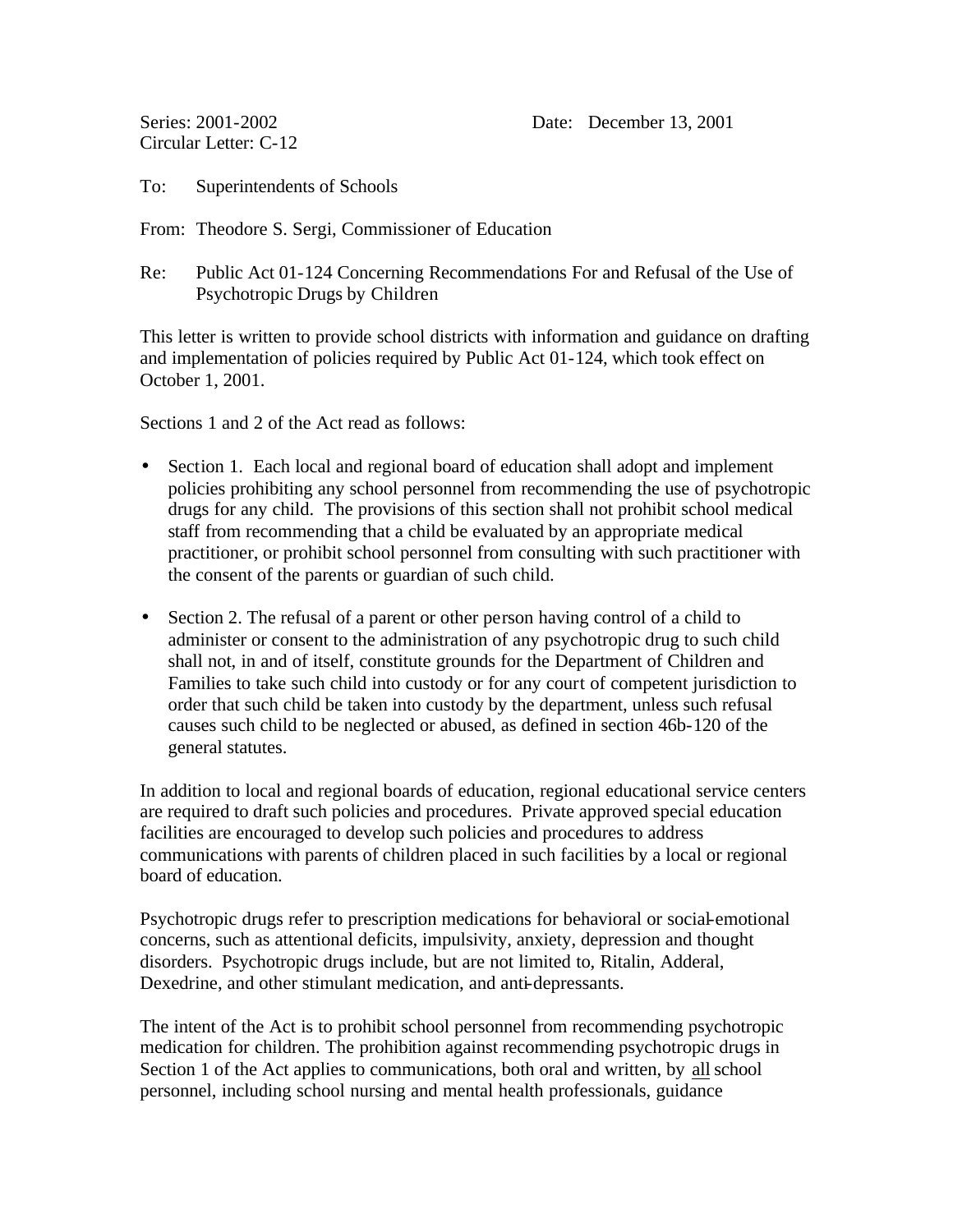counselors, social workers, teachers and administrators. The prohibition against recommending medication does not, however, include recommendations by appropriate medical practitioners (e.g., psychiatric consultant or physician) with whom a school district contracts for services to students or to whom a school district makes referrals for an evaluation.

It is clear that the intent of this Act is to limit discussions of medication issues with parents. School medical staff (i.e. school nurses and school medical advisors) are permitted, however, to discuss with parents the advisability of a medical evaluation by an appropriate medical practitioner when there are behaviors or concerns that may be indicative of medication considerations. Schools need to have appropriate mechanisms in place to allow for communication between school personnel and school medical staff about a child's behavior that may indicate a need for an evaluation.

The Planning and Placement Team (PPT) continues to have the authority and responsibility to recommend a medical evaluation as part of an initial evaluation or reevaluation as needed to determine a child's eligibility for special education and related services, or educational needs for a child's individualized education program (IEP). Nothing in the Act prohibits actions allowed under the Individuals with Disabilities Educational Act (IDEA), including a district's ability to seek remedy through due process or mediation if a parent refuses consent for reevaluation.

The Act does allow school personnel to consult with the medical practitioner performing the evaluation, with the informed consent of the parent or guardian of the child. The purposes of such communications might include:

- Conveying concerns or observations of a child, both prior to and following a medical evaluation;
- Requesting health records and other educationally relevant medical evaluations;
- Providing school records to medical practitioners upon request;
- Providing information on school performance to help a medical practitioner monitor and evaluate the effectiveness of psychotropic drugs and/or other medical interventions and/or treatment;
- Discussing with medical practitioners appropriate and necessary nursing or health care in schools to ensure student safety;
- Disclosure of educationally relevant information by the medical practitioner to school personnel.

Section 2 of the Act, limits the ability of the Department of Children and Families to take a child into custody solely on the refusal of a parent or guardian to administer or consent to the administration of any psychotropic drug. However, the school can continue the practice of convening a PPT meeting if the child is eligible or may be eligible for special education or making a referral to the Department of Children and Families should there be concerns about the child's safety and possible abuse or neglect.

If you have any questions, please contact Cheryl Carotenuti, Health Promotion